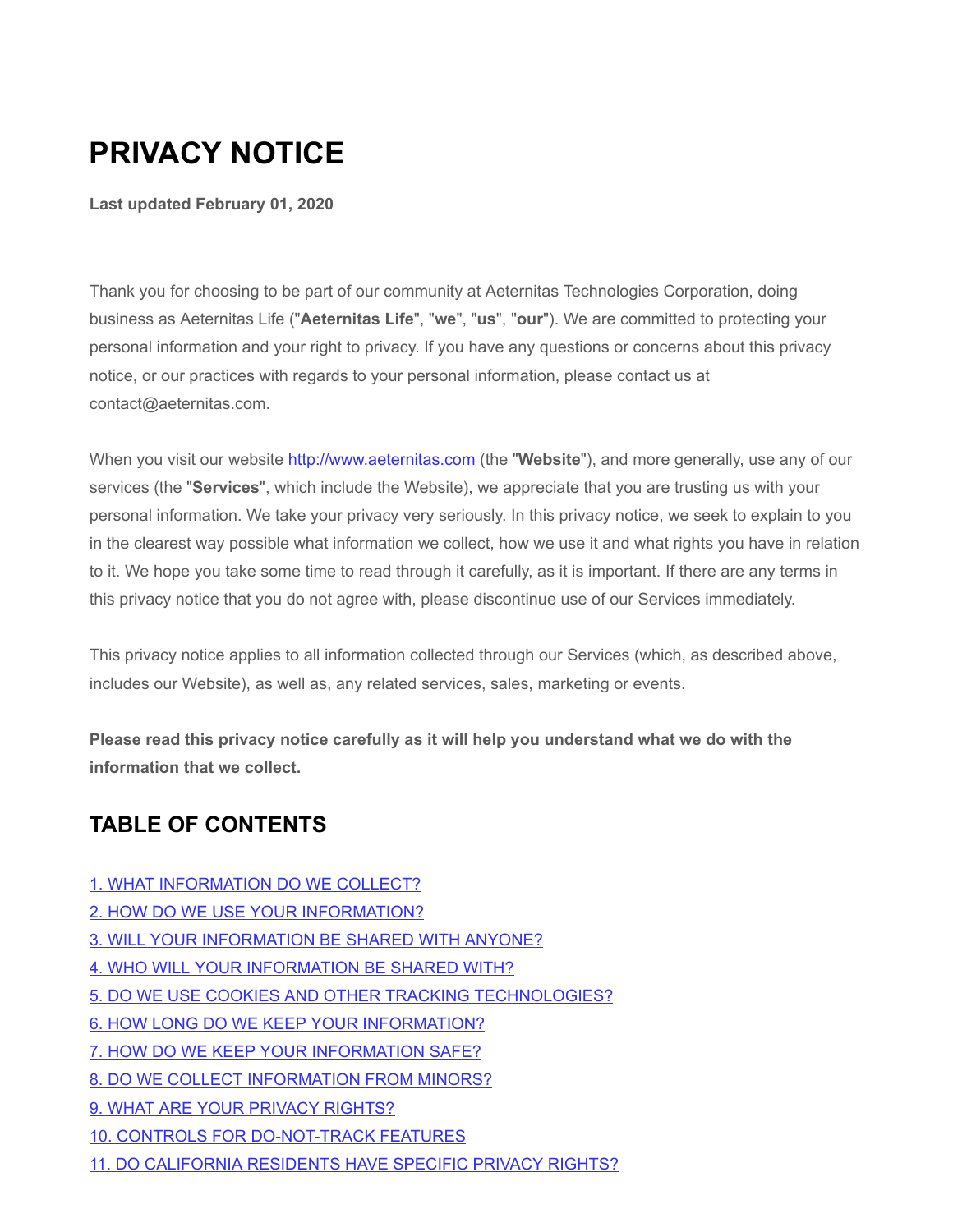#### [12. DO WE MAKE UPDATES TO THIS NOTICE?](#page-15-0)

[13. HOW CAN YOU CONTACT US ABOUT THIS NOTICE?](#page-15-1)

[14. HOW CAN YOU REVIEW, UPDATE OR DELETE THE DATA WE COLLECT FROM YOU?](#page-15-2)

# <span id="page-1-0"></span>**1. WHAT INFORMATION DO WE COLLECT?**

### **Personal information you disclose to us**

*In Short: We collect personal information that you provide to us.*

We collect personal information that you voluntarily provide to us when you register on the Website, express an interest in obtaining information about us or our products and Services, when you participate in activities on the Website or otherwise when you contact us.

The personal information that we collect depends on the context of your interactions with us and the Website, the choices you make and the products and features you use. The personal information we collect may include the following:

**Personal Information Provided by You.** We collect names; phone numbers; email addresses; mailing addresses; contact preferences; usernames; passwords; job titles; contact or authentication data; billing addresses; debit/credit card numbers; and other similar information.

**Payment Data.** We may collect data necessary to process your payment if you make purchases, such as your payment instrument number (such as a credit card number), and the security code associated with your payment instrument. All payment data is stored by Stripe. You may find their privacy notice link(s) here: [https://stripe.com/privacy.](https://stripe.com/privacy)

All personal information that you provide to us must be true, complete and accurate, and you must notify us of any changes to such personal information.

### **Information automatically collected**

*In Short: Some information — such as your Internet Protocol (IP) address and/or browser and device characteristics — is collected automatically when you visit our Website.*

We automatically collect certain information when you visit, use or navigate the Website. This information does not reveal your specific identity (like your name or contact information) but may include device and usage information, such as your IP address, browser and device characteristics, operating system, language preferences, referring URLs, device name, country, location, information about how and when you use our Website and other technical information. This information is primarily needed to maintain the security and operation of our Website, and for our internal analytics and reporting purposes.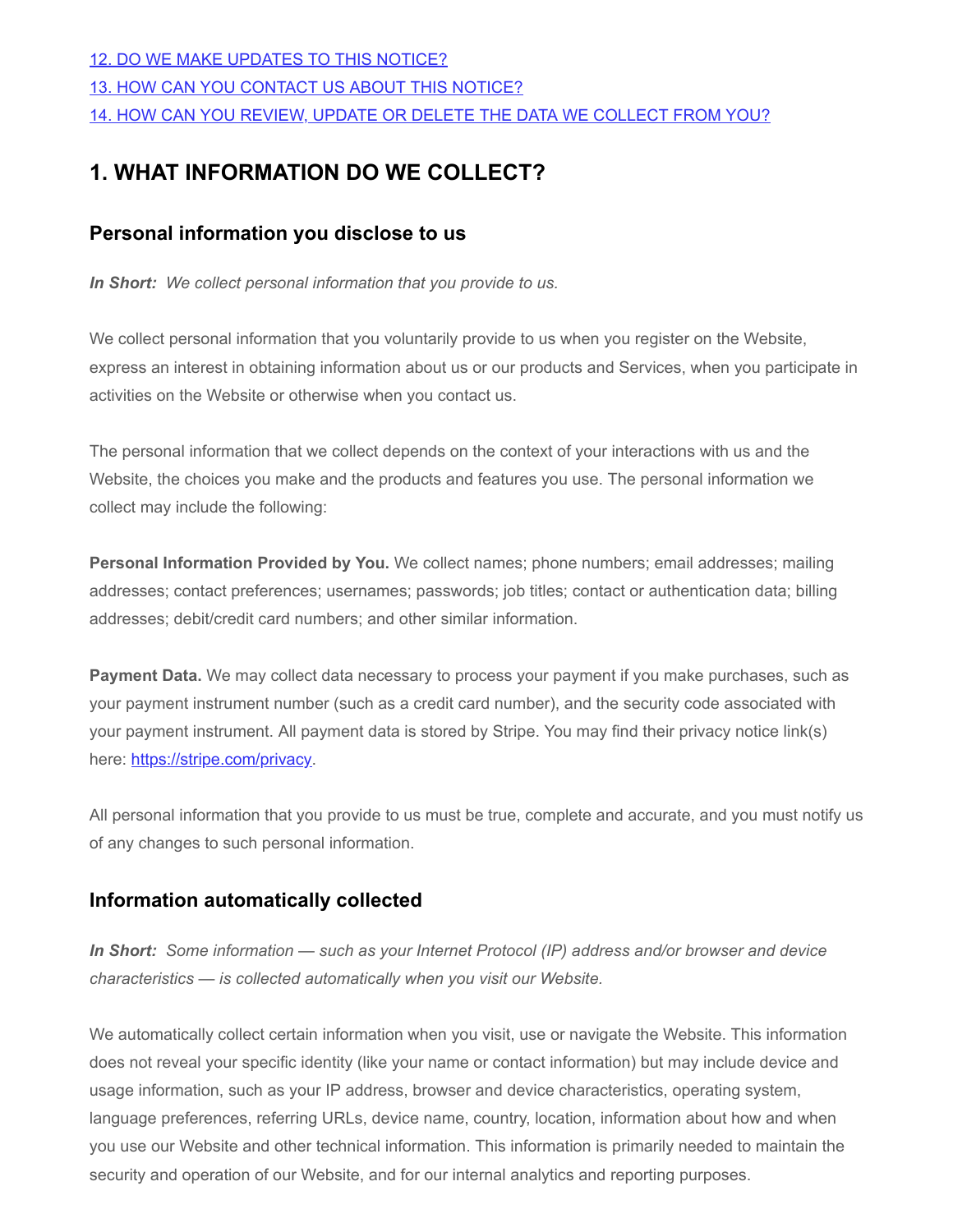Like many businesses, we also collect information through cookies and similar technologies.

The information we collect includes:

- *Log and Usage Data.* Log and usage data is service-related, diagnostic, usage and performance information our servers automatically collect when you access or use our Website and which we record in log files. Depending on how you interact with us, this log data may include your IP address, device information, browser type and settings and information about your activity in the Website (such as the date/time stamps associated with your usage, pages and files viewed, searches and other actions you take such as which features you use), device event information (such as system activity, error reports (sometimes called 'crash dumps') and hardware settings).
- **Device Data.** We collect device data such as information about your computer, phone, tablet or other device you use to access the Website. Depending on the device used, this device data may include information such as your IP address (or proxy server), device and application identification numbers, location, browser type, hardware model Internet service provider and/or mobile carrier, operating system and system configuration information.
- *Location Data.* We collect location data such as information about your device's location, which can be either precise or imprecise. How much information we collect depends on the type and settings of the device you use to access the Website. For example, we may use GPS and other technologies to collect geolocation data that tells us your current location (based on your IP address). You can opt out of allowing us to collect this information either by refusing access to the information or by disabling your Location setting on your device. Note however, if you choose to opt out, you may not be able to use certain aspects of the Services.

#### **Information collected from other sources**

*In Short: We may collect limited data from public databases, marketing partners, and other outside sources.*

In order to enhance our ability to provide relevant marketing, offers and services to you and update our records, we may obtain information about you from other sources, such as public databases, joint marketing partners, affiliate programs, data providers, as well as from other third parties. This information includes mailing addresses, job titles, email addresses, phone numbers, intent data (or user behavior data), Internet Protocol (IP) addresses, social media profiles, social media URLs and custom profiles, for purposes of targeted advertising and event promotion.

### <span id="page-2-0"></span>**2. HOW DO WE USE YOUR INFORMATION?**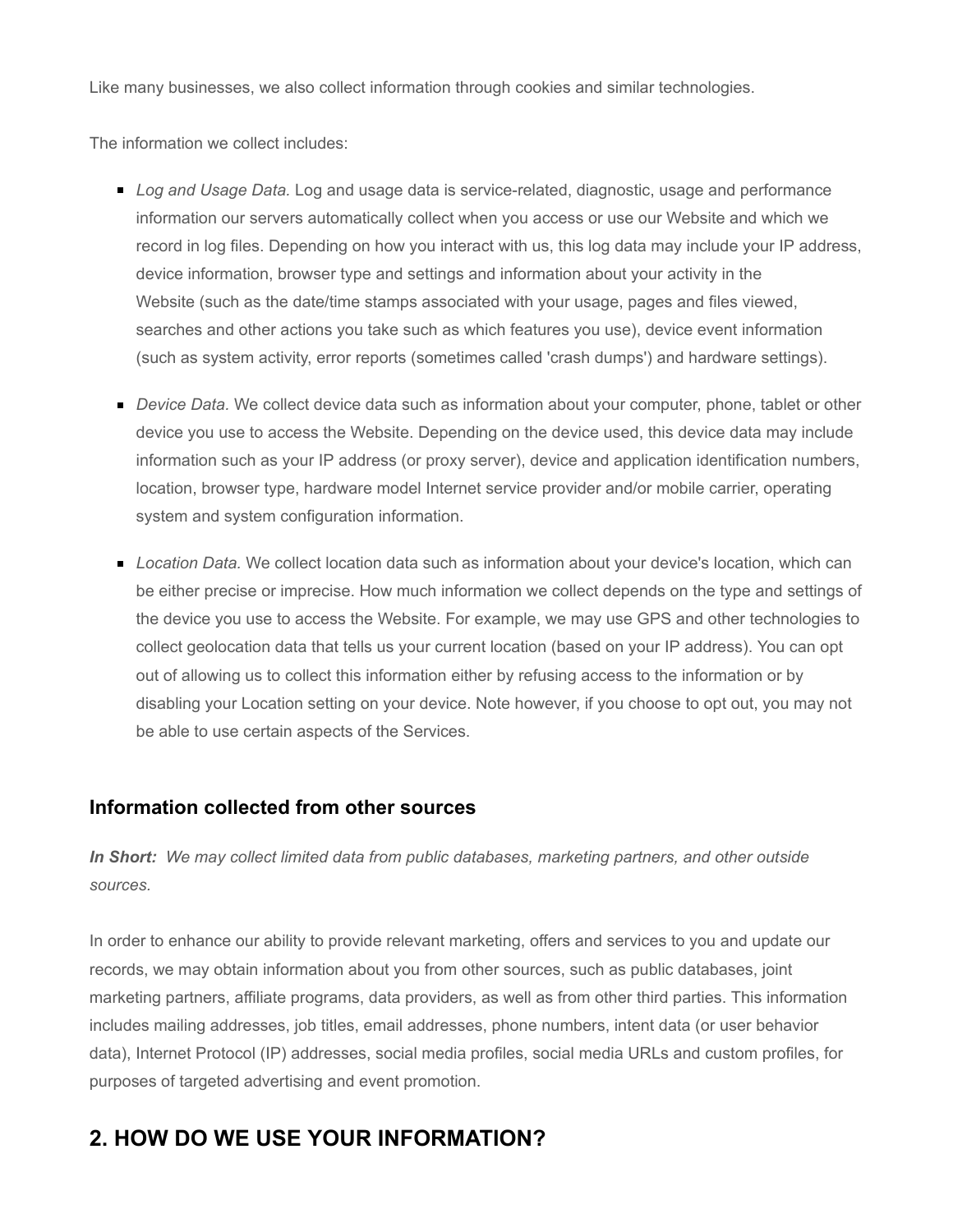*In Short: We process your information for purposes based on legitimate business interests, the fulfillment of our contract with you, compliance with our legal obligations, and/or your consent.*

We use personal information collected via our Website for a variety of business purposes described below. We process your personal information for these purposes in reliance on our legitimate business interests, in order to enter into or perform a contract with you, with your consent, and/or for compliance with our legal obligations. We indicate the specific processing grounds we rely on next to each purpose listed below.

We use the information we collect or receive:

- **To facilitate account creation and logon process.** If you choose to link your account with us to a third-party account (such as your Google or Facebook account), we use the information you allowed us to collect from those third parties to facilitate account creation and logon process for the performance of the contract.
- **To post testimonials.** We post testimonials on our Website that may contain personal information. Prior to posting a testimonial, we will obtain your consent to use your name and the content of the testimonial. If you wish to update, or delete your testimonial, please contact us at contact@aeternitas.com and be sure to include your name, testimonial location, and contact information.
- **Request feedback.** We may use your information to request feedback and to contact you about your use of our Website.
- **To enable user-to-user communications.** We may use your information in order to enable user-touser communications with each user's consent.
- **To manage user accounts.** We may use your information for the purposes of managing our account and keeping it in working order.
- **To send administrative information to you.** We may use your personal information to send you product, service and new feature information and/or information about changes to our terms, conditions, and policies.
- **To protect our Services.** We may use your information as part of our efforts to keep our Website safe and secure (for example, for fraud monitoring and prevention).
- **To enforce our terms, conditions and policies for business purposes, to comply with legal and regulatory requirements or in connection with our contract.**
- **To respond to legal requests and prevent harm.** If we receive a subpoena or other legal request, we may need to inspect the data we hold to determine how to respond.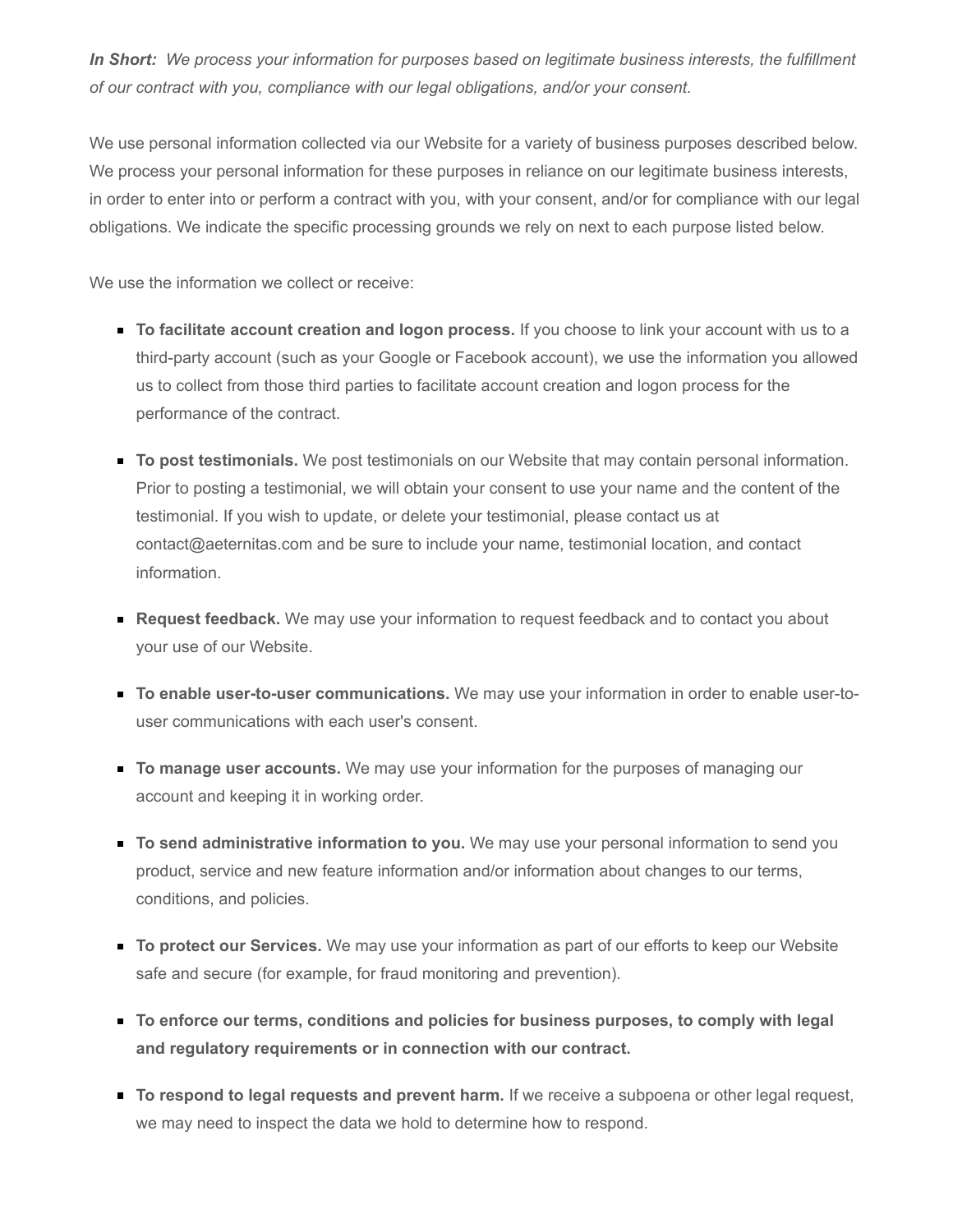- **Fulfill and manage your orders.** We may use your information to fulfill and manage your orders, payments, returns, and exchanges made through the Website.
- **Administer prize draws and competitions.** We may use your information to administer prize draws and competitions when you elect to participate in our competitions.
- **To deliver and facilitate delivery of services to the user.** We may use your information to provide you with the requested service.
- **To respond to user inquiries/offer support to users.** We may use your information to respond to your inquiries and solve any potential issues you might have with the use of our Services.
- **To send you marketing and promotional communications.** We and/or our third-party marketing partners may use the personal information you send to us for our marketing purposes, if this is in accordance with your marketing preferences. For example, when expressing an interest in obtaining information about us or our Website, subscribing to marketing or otherwise contacting us, we will collect personal information from you. You can opt-out of our marketing emails at any time (see the ["WHAT ARE YOUR PRIVACY RIGHTS"](#page-8-0) below).
- **Deliver targeted advertising to you.** We may use your information to develop and display personalized content and advertising (and work with third parties who do so) tailored to your interests and/or location and to measure its effectiveness.
- **For other business purposes.** We may use your information for other business purposes, such as data analysis, identifying usage trends, determining the effectiveness of our promotional campaigns and to evaluate and improve our Website, products, marketing and your experience. We may use and store this information in aggregated and anonymized form so that it is not associated with individual end users and does not include personal information. We will not use identifiable personal information without your consent.

### <span id="page-4-0"></span>**3. WILL YOUR INFORMATION BE SHARED WITH ANYONE?**

*In Short: We only share information with your consent, to comply with laws, to provide you with services, to protect your rights, or to fulfill business obligations.*

We may process or share your data that we hold based on the following legal basis:

- **Consent:** We may process your data if you have given us specific consent to use your personal information for a specific purpose.
- **Legitimate Interests:** We may process your data when it is reasonably necessary to achieve our legitimate business interests.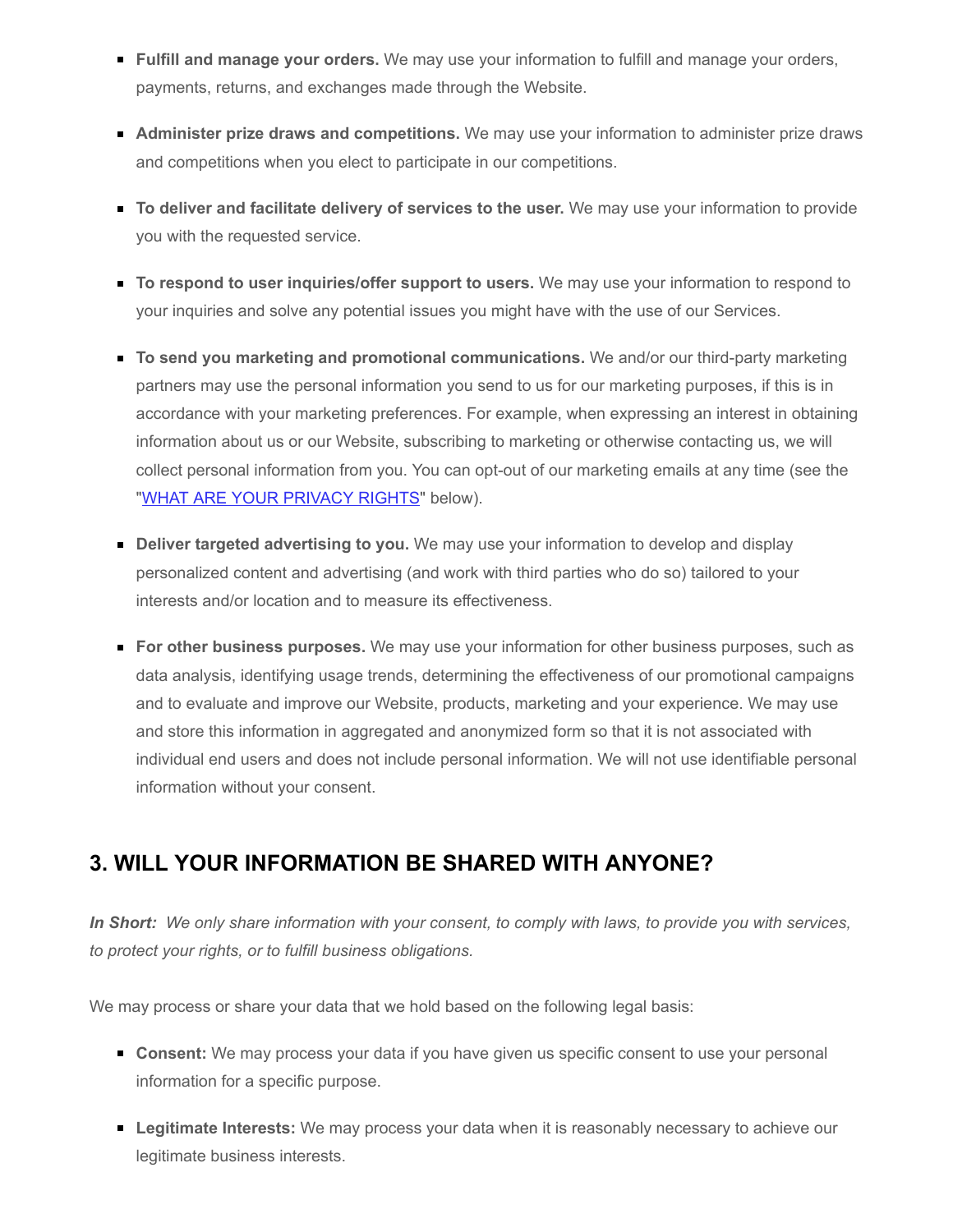- **Performance of a Contract:** Where we have entered into a contract with you, we may process your personal information to fulfill the terms of our contract.
- **Legal Obligations:** We may disclose your information where we are legally required to do so in order to comply with applicable law, governmental requests, a judicial proceeding, court order, or legal process, such as in response to a court order or a subpoena (including in response to public authorities to meet national security or law enforcement requirements).
- **Vital Interests:** We may disclose your information where we believe it is necessary to investigate, prevent, or take action regarding potential violations of our policies, suspected fraud, situations involving potential threats to the safety of any person and illegal activities, or as evidence in litigation in which we are involved.

More specifically, we may need to process your data or share your personal information in the following situations:

- **Business Transfers.** We may share or transfer your information in connection with, or during negotiations of, any merger, sale of company assets, financing, or acquisition of all or a portion of our business to another company.
- **Vendors, Consultants and Other Third-Party Service Providers.** We may share your data with third-party vendors, service providers, contractors or agents who perform services for us or on our behalf and require access to such information to do that work. Examples include: payment processing, data analysis, email delivery, hosting services, customer service and marketing efforts. We may allow selected third parties to use tracking technology on the Website, which will enable them to collect data on our behalf about how you interact with our Website over time. This information may be used to, among other things, analyze and track data, determine the popularity of certain content, pages or features, and better understand online activity. Unless described in this notice, we do not share, sell, rent or trade any of your information with third parties for their promotional purposes.
- **Business Partners.** We may share your information with our business partners to offer you certain products, services or promotions.

### <span id="page-5-0"></span>**4. WHO WILL YOUR INFORMATION BE SHARED WITH?**

*In Short: We only share information with the following third parties.*

We only share and disclose your information with the following third parties. We have categorized each party so that you may be easily understand the purpose of our data collection and processing practices. If we have processed your data based on your consent and you wish to revoke your consent, please contact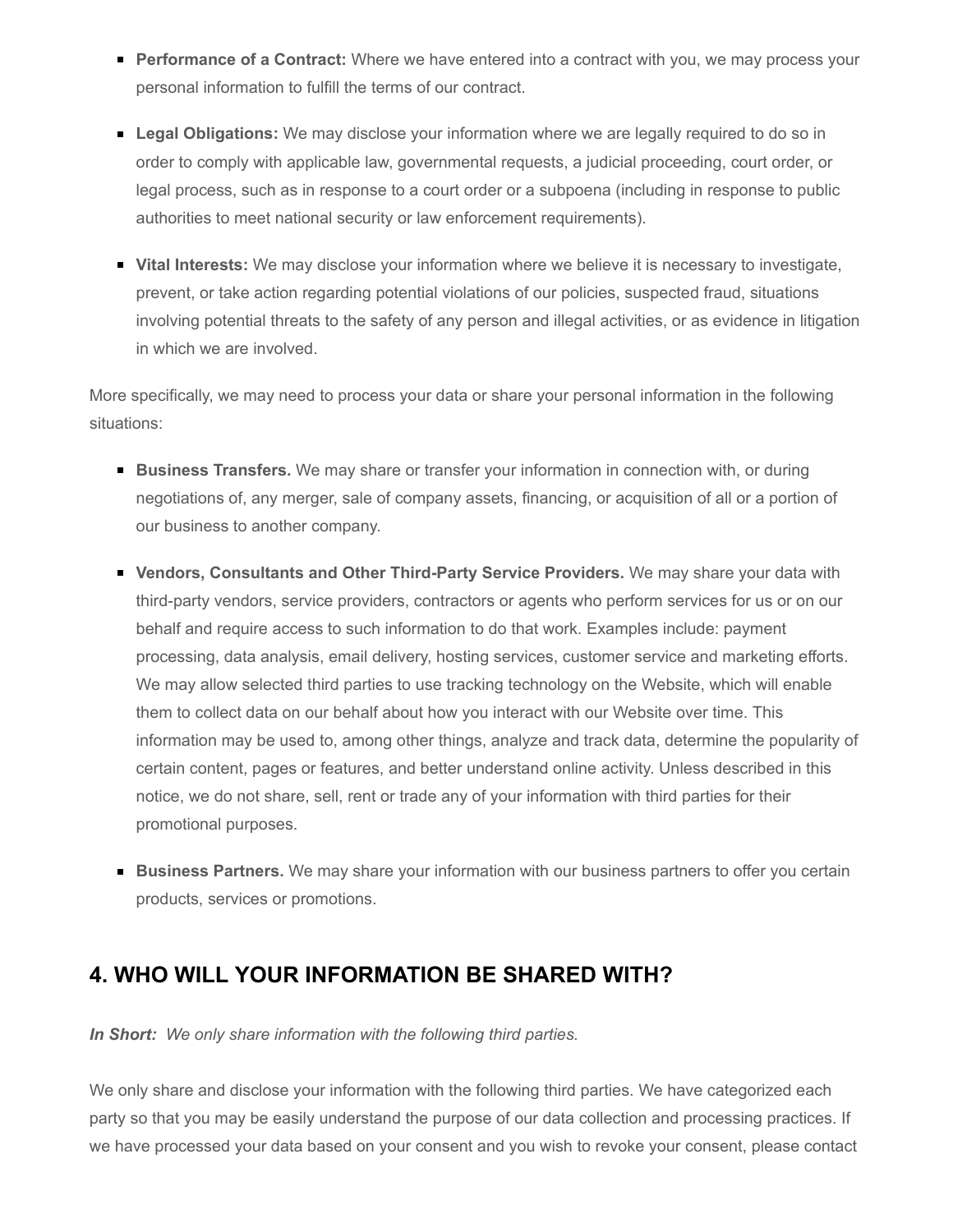[us using the contact details provided in the section below titled "HOW CAN YOU CONTACT US ABOUT](#page-15-1) THIS NOTICE?".

**Advertising, Direct Marketing, and Lead Generation**

Google AdSense

**Cloud Computing Services**

Google Cloud Platform

**Communicate and Chat with Users**

Pure Chat

**Content Optimization**

Google Site Search and YouTube video embed

**Data Backup and Security**

Google Drive Backup

**Functionality and Infrastructure Optimization**

Google Cloud Storage

**Invoice and Billing**

**Stripe** 

**Retargeting Platforms**

Google Ads Remarketing and Google Analytics Remarketing

**Social Media Sharing and Advertising**

Facebook advertising, Facebook social plugins, LinkedIn advertising, LinkedIn social plugins, Reddit plugins, Twitter advertising and Twitter social plugins

#### **User Account Registration and Authentication**

Stripe OAuth

**Web and Mobile Analytics**

Google Ads, Google Analytics and Wordpress Stats

**Website Hosting**

WordPress.com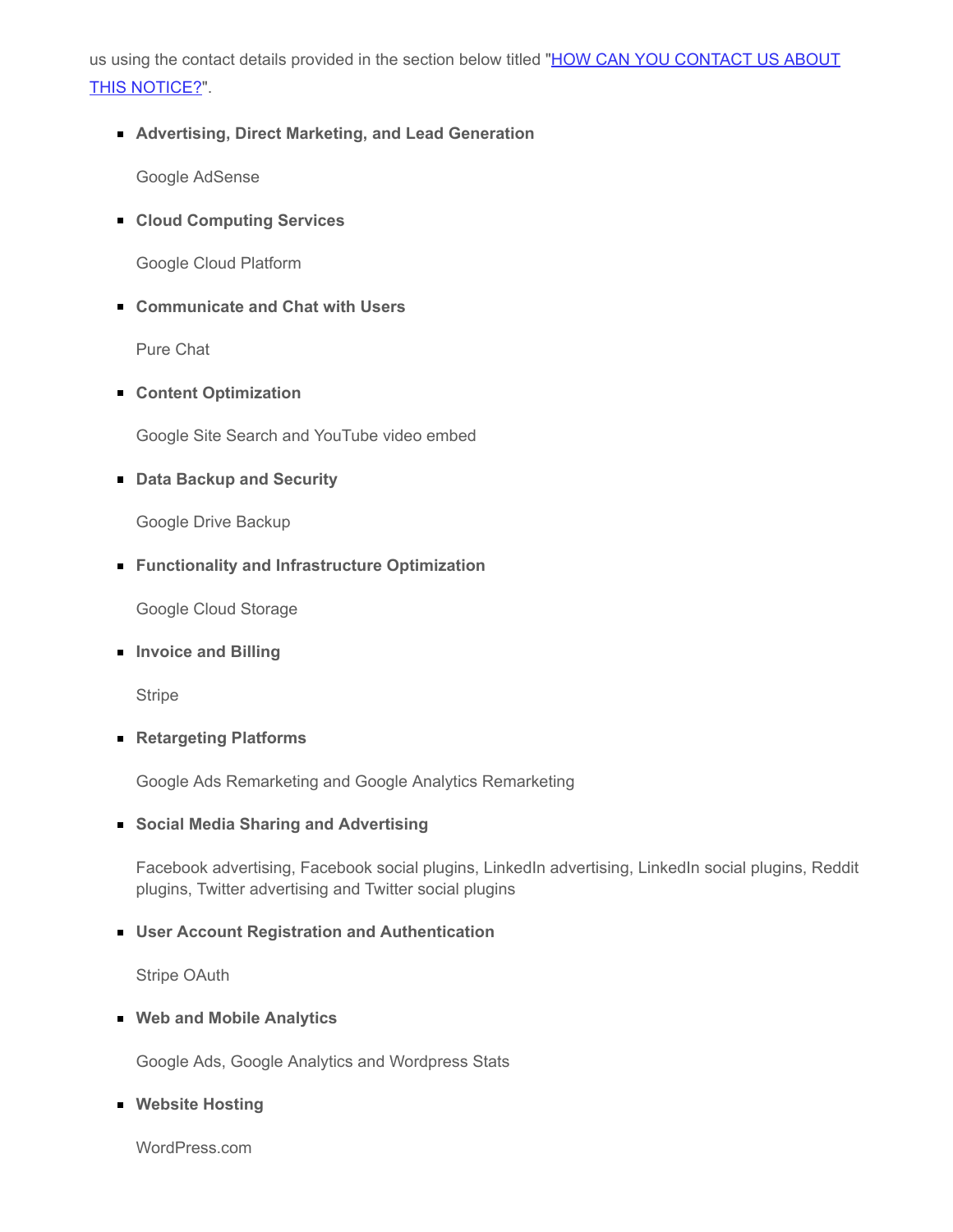### <span id="page-7-0"></span>**5. DO WE USE COOKIES AND OTHER TRACKING TECHNOLOGIES?**

*In Short: We may use cookies and other tracking technologies to collect and store your information.*

We may use cookies and similar tracking technologies (like web beacons and pixels) to access or store information. Specific information about how we use such technologies and how you can refuse certain cookies is set out in our Cookie Notice.

### <span id="page-7-1"></span>**6. HOW LONG DO WE KEEP YOUR INFORMATION?**

*In Short: We keep your information for as long as necessary to fulfill the purposes outlined in this privacy notice unless otherwise required by law.*

We will only keep your personal information for as long as it is necessary for the purposes set out in this privacy notice, unless a longer retention period is required or permitted by law (such as tax, accounting or other legal requirements). No purpose in this notice will require us keeping your personal information for longer than the period of time in which users have an account with us.

When we have no ongoing legitimate business need to process your personal information, we will either delete or anonymize such information, or, if this is not possible (for example, because your personal information has been stored in backup archives), then we will securely store your personal information and isolate it from any further processing until deletion is possible.

### <span id="page-7-2"></span>**7. HOW DO WE KEEP YOUR INFORMATION SAFE?**

*In Short: We aim to protect your personal information through a system of organizational and technical security measures.*

We have implemented appropriate technical and organizational security measures designed to protect the security of any personal information we process. However, despite our safeguards and efforts to secure your information, no electronic transmission over the Internet or information storage technology can be guaranteed to be 100% secure, so we cannot promise or guarantee that hackers, cybercriminals, or other unauthorized third parties will not be able to defeat our security, and improperly collect, access, steal, or modify your information. Although we will do our best to protect your personal information, transmission of personal information to and from our Website is at your own risk. You should only access the Website within a secure environment.

### <span id="page-7-3"></span>**8. DO WE COLLECT INFORMATION FROM MINORS?**

*In Short: We do not knowingly collect data from or market to children under 18 years of age.*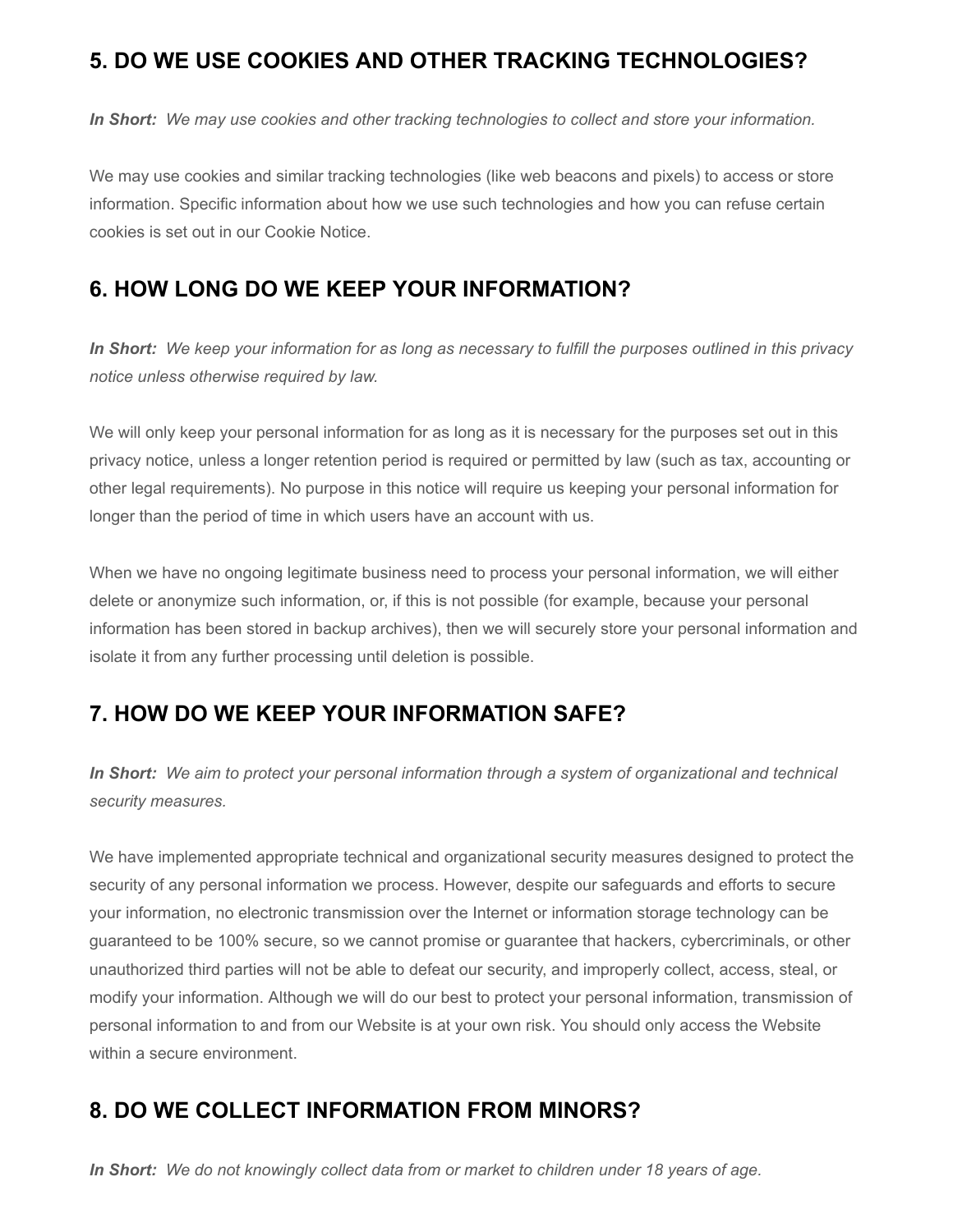We do not knowingly solicit data from or market to children under 18 years of age. By using the Website, you represent that you are at least 18 or that you are the parent or guardian of such a minor and consent to such minor dependent's use of the Website. If we learn that personal information from users less than 18 years of age has been collected, we will deactivate the account and take reasonable measures to promptly delete such data from our records. If you become aware of any data we may have collected from children under age 18, please contact us at contact@aeternitas.com.

### <span id="page-8-0"></span>**9. WHAT ARE YOUR PRIVACY RIGHTS?**

*In Short: You may review, change, or terminate your account at any time.*

If you are a resident in the European Economic Area and you believe we are unlawfully processing your personal information, you also have the right to complain to your local data protection supervisory authority. [You can find their contact details here: http://ec.europa.eu/justice/data](http://ec.europa.eu/justice/data-protection/bodies/authorities/index_en.htm)protection/bodies/authorities/index\_en.htm.

If you are a resident in Switzerland, the contact details for the data protection authorities are available here: [https://www.edoeb.admin.ch/edoeb/en/home.html.](https://www.edoeb.admin.ch/edoeb/en/home.html)

If you have questions or comments about your privacy rights, you may email us at contact@aeternitas.com.

### **Account Information**

If you would at any time like to review or change the information in your account or terminate your account, you can:

■ Contact us using the contact information provided.

Upon your request to terminate your account, we will deactivate or delete your account and information from our active databases. However, we may retain some information in our files to prevent fraud, troubleshoot problems, assist with any investigations, enforce our Terms of Use and/or comply with applicable legal requirements.

**Cookies and similar technologies:** Most Web browsers are set to accept cookies by default. If you prefer, you can usually choose to set your browser to remove cookies and to reject cookies. If you choose to remove cookies or reject cookies, this could affect certain features or services of our Website. To opt-out of interest-based advertising by advertisers on our Website visit<http://www.aboutads.info/choices/>.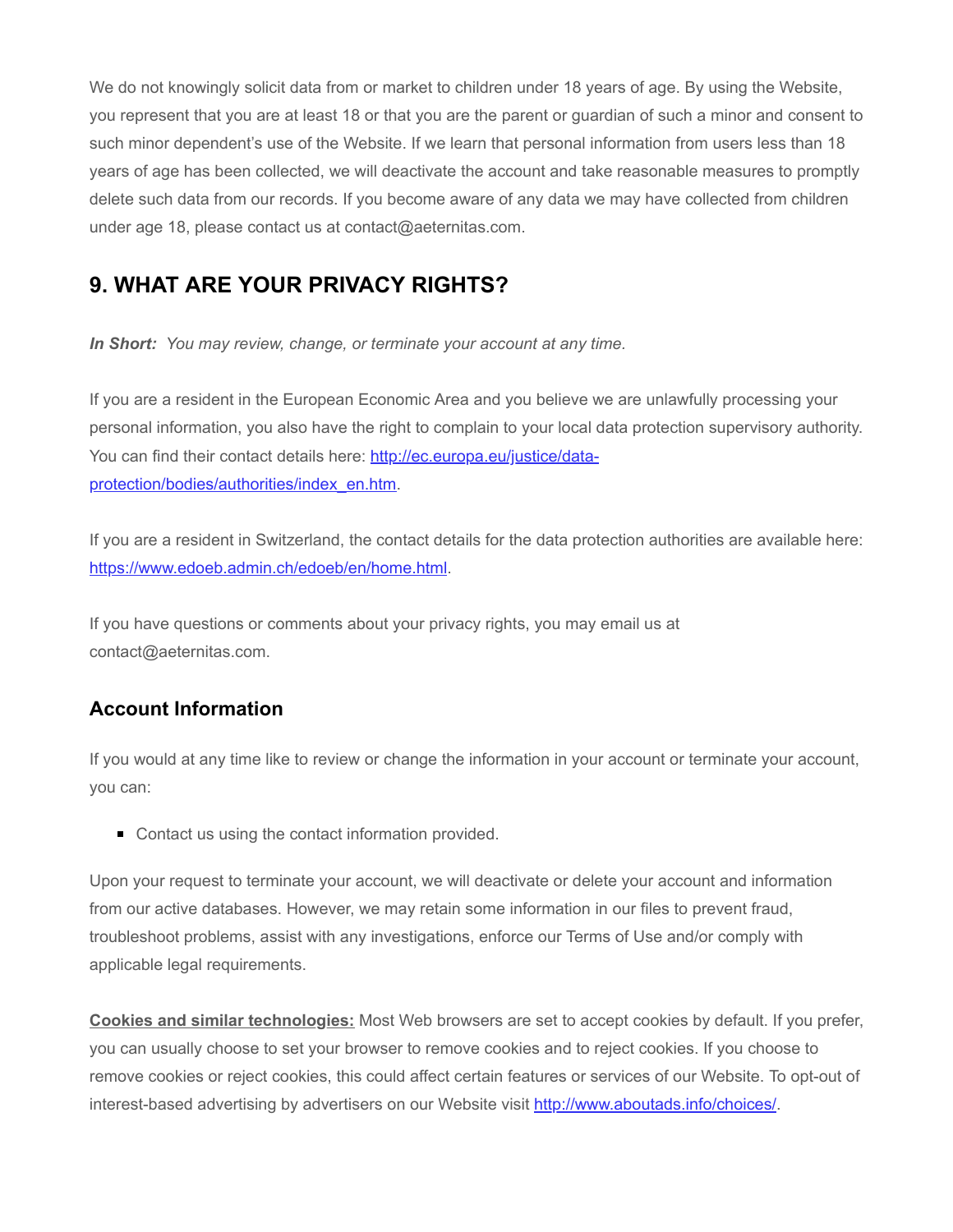**Opting out of email marketing:** You can unsubscribe from our marketing email list at any time by clicking on the unsubscribe link in the emails that we send or by contacting us using the details provided below. You will then be removed from the marketing email list — however, we may still communicate with you, for example to send you service-related emails that are necessary for the administration and use of your account, to respond to service requests, or for other non-marketing purposes. To otherwise opt-out, you may:

■ Contact us using the contact information provided.

### <span id="page-9-0"></span>**10. CONTROLS FOR DO-NOT-TRACK FEATURES**

Most web browsers and some mobile operating systems and mobile applications include a Do-Not-Track ("DNT") feature or setting you can activate to signal your privacy preference not to have data about your online browsing activities monitored and collected. At this stage no uniform technology standard for recognizing and implementing DNT signals has been finalized. As such, we do not currently respond to DNT browser signals or any other mechanism that automatically communicates your choice not to be tracked online. If a standard for online tracking is adopted that we must follow in the future, we will inform you about that practice in a revised version of this privacy notice.

### <span id="page-9-1"></span>**11. DO CALIFORNIA RESIDENTS HAVE SPECIFIC PRIVACY RIGHTS?**

*In Short: Yes, if you are a resident of California, you are granted specific rights regarding access to your personal information.*

California Civil Code Section 1798.83, also known as the "Shine The Light" law, permits our users who are California residents to request and obtain from us, once a year and free of charge, information about categories of personal information (if any) we disclosed to third parties for direct marketing purposes and the names and addresses of all third parties with which we shared personal information in the immediately preceding calendar year. If you are a California resident and would like to make such a request, please submit your request in writing to us using the contact information provided below.

If you are under 18 years of age, reside in California, and have a registered account with the Website, you have the right to request removal of unwanted data that you publicly post on the Website. To request removal of such data, please contact us using the contact information provided below, and include the email address associated with your account and a statement that you reside in California. We will make sure the data is not publicly displayed on the Website, but please be aware that the data may not be completely or comprehensively removed from all our systems (e.g. backups, etc.).

### **CCPA Privacy Notice**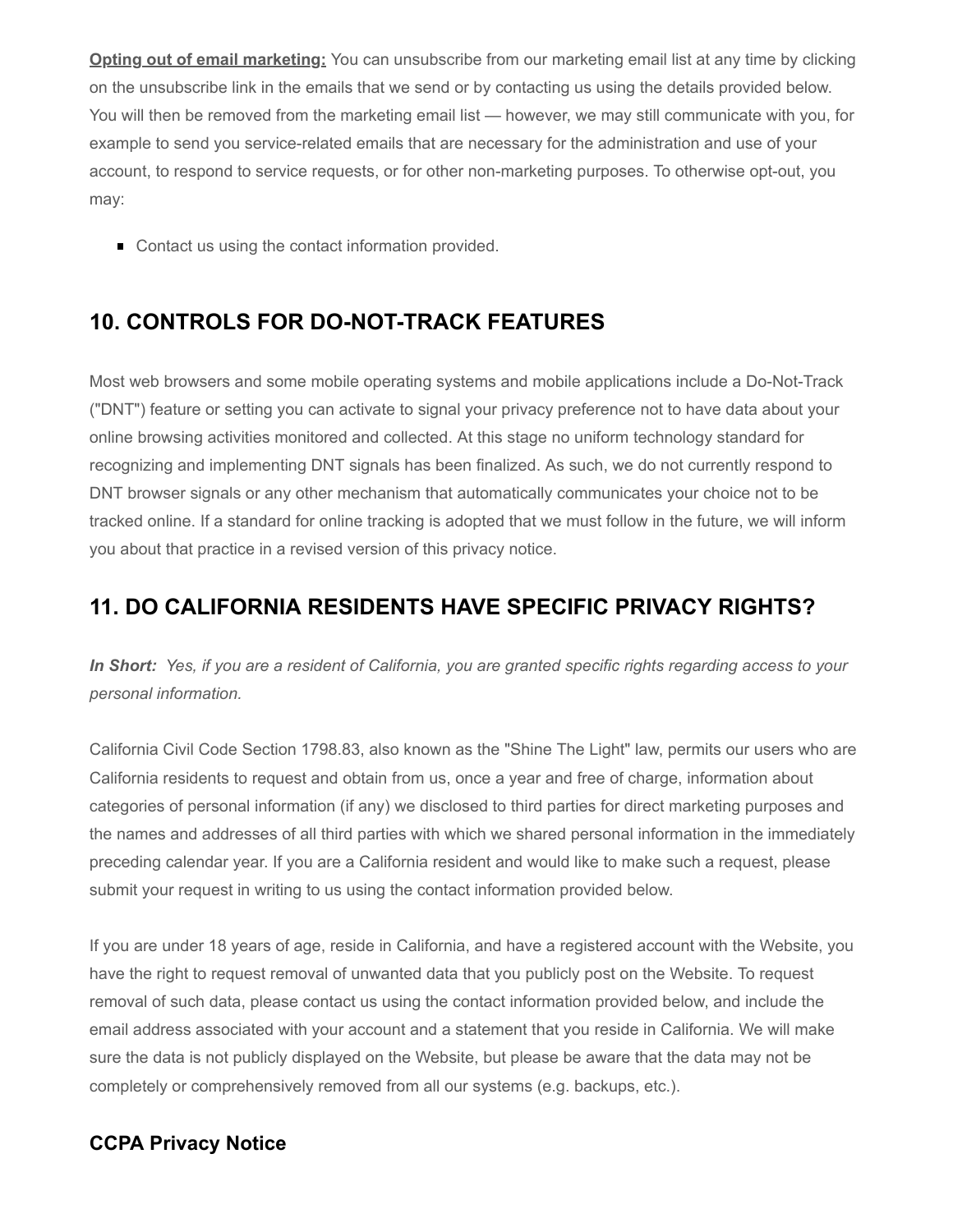The California Code of Regulations defines a "resident" as:

(1) every individual who is in the State of California for other than a temporary or transitory purpose and (2) every individual who is domiciled in the State of California who is outside the State of California for a temporary or transitory purpose

All other individuals are defined as "non-residents."

If this definition of "resident" applies to you, we must adhere to certain rights and obligations regarding your personal information.

#### **What categories of personal information do we collect?**

We have collected the following categories of personal information in the past twelve (12) months:

| Category                                                                                   | <b>Examples</b>                                                                                                                                                                                                  | <b>Collected</b> |
|--------------------------------------------------------------------------------------------|------------------------------------------------------------------------------------------------------------------------------------------------------------------------------------------------------------------|------------------|
| A. Identifiers                                                                             | Contact details, such as real name, alias, postal<br>address, telephone or mobile contact number, unique<br>personal identifier, online identifier, Internet Protocol<br>address, email address and account name | YES              |
| B. Personal information categories<br>listed in the California Customer<br>Records statute | Name, contact information, education, employment,<br>employment history and financial information                                                                                                                | <b>YES</b>       |
| C. Protected classification<br>characteristics under California or<br>federal law          | Gender and date of birth                                                                                                                                                                                         | <b>YES</b>       |
| D. Commercial information                                                                  | Transaction information, purchase history, financial<br>details and payment information                                                                                                                          | <b>YES</b>       |
| E. Biometric information                                                                   | Fingerprints and voiceprints                                                                                                                                                                                     | <b>YES</b>       |
| F. Internet or other similar network<br>activity                                           | Browsing history, search history, online behavior,<br>interest data, and interactions with our and other<br>websites, applications, systems and advertisements                                                   | <b>YFS</b>       |
| G. Geolocation data                                                                        | Device location                                                                                                                                                                                                  | <b>YFS</b>       |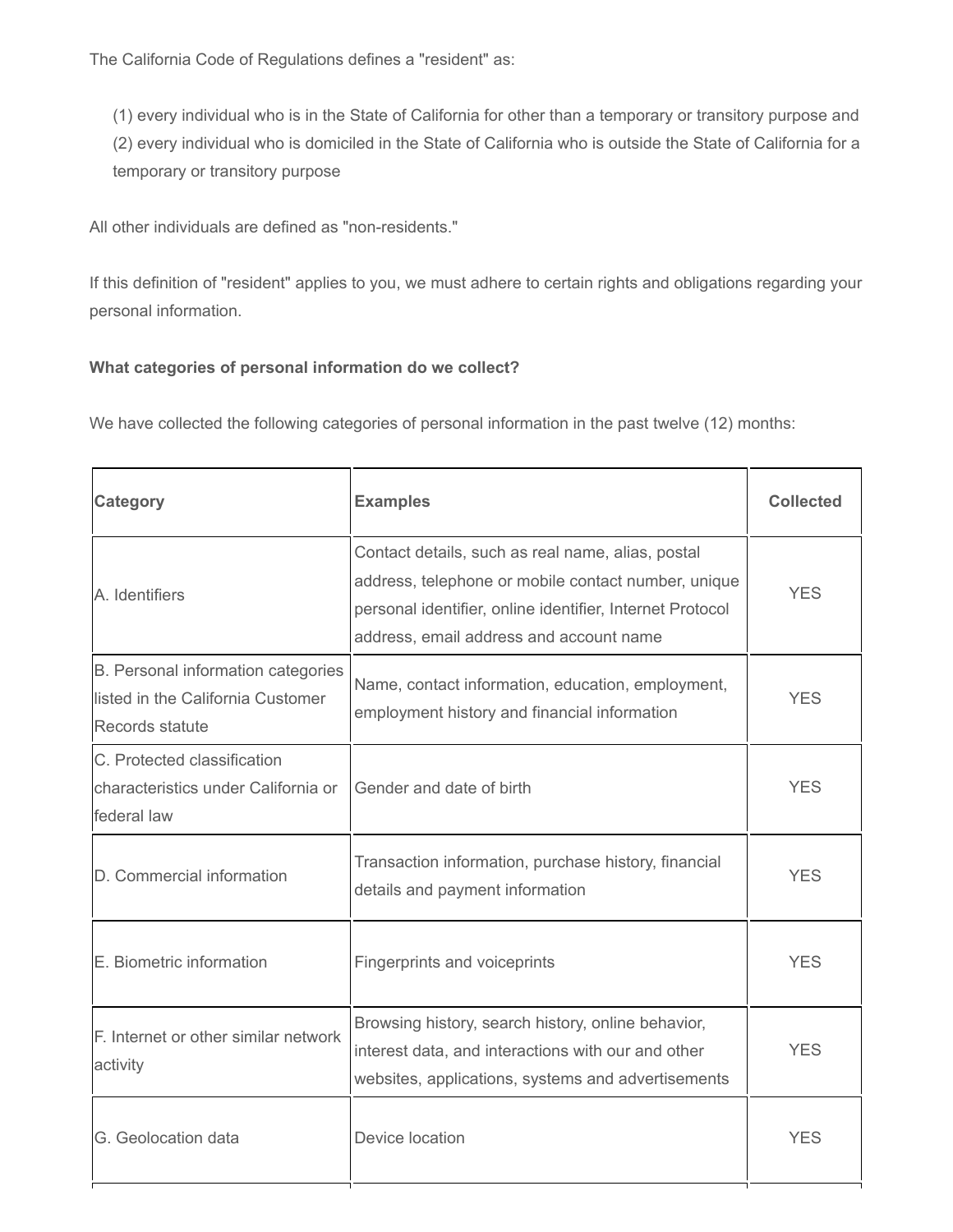| H. Audio, electronic, visual,<br>thermal, olfactory, or similar<br>information | Images and audio, video or call recordings created in<br>connection with our business activities                                                                                             | <b>YES</b> |
|--------------------------------------------------------------------------------|----------------------------------------------------------------------------------------------------------------------------------------------------------------------------------------------|------------|
| I. Professional or employment-<br>related information                          | Business contact details in order to provide you our<br>services at a business level, job title as well as work<br>history and professional qualifications if you apply for<br>a job with us | <b>YES</b> |
| U. Education Information                                                       | Student records and directory information                                                                                                                                                    | NO.        |
| IK. Inferences drawn from other<br>personal information                        | Inferences drawn from any of the collected personal<br>information listed above to create a profile or<br>summary about, for example, an individual's<br>preferences and characteristics     | <b>YES</b> |

We may also collect other personal information outside of these categories instances where you interact with us in-person, online, or by phone or mail in the context of:

- Receiving help through our customer support channels;
- **Participation in customer surveys or contests; and**
- **Facilitation in the delivery of our Services and to respond to your inquiries.**

#### **How do we use and share your personal information?**

Aeternitas Technologies Corporation collects and shares your personal information through:

- Targeting cookies/Marketing cookies
- Social media cookies
- **Beacons/Pixels/Tags**
- Click redirects: Google, YouTube, Facebook, Twitter, LinkedIn, Yelp, Reddit.
- Social media plugins: Google, YouTube, Facebook, Twitter, LinkedIn, Yelp, Reddit. We use social media features, such as the Facebook Like button, and widgets, such as the 'Share This' button on our Website. Such features may process your Internet Protocol (IP) address and track which page you are visiting on our Website. We may place a cookie to enable the feature to work correctly. If you are logged in on a certain social media platform and you interact with a widget or button belonging to that social media platform, this information may be recorded to your profile of such social media platform. To avoid this, you should log out from that social media platform before accessing or using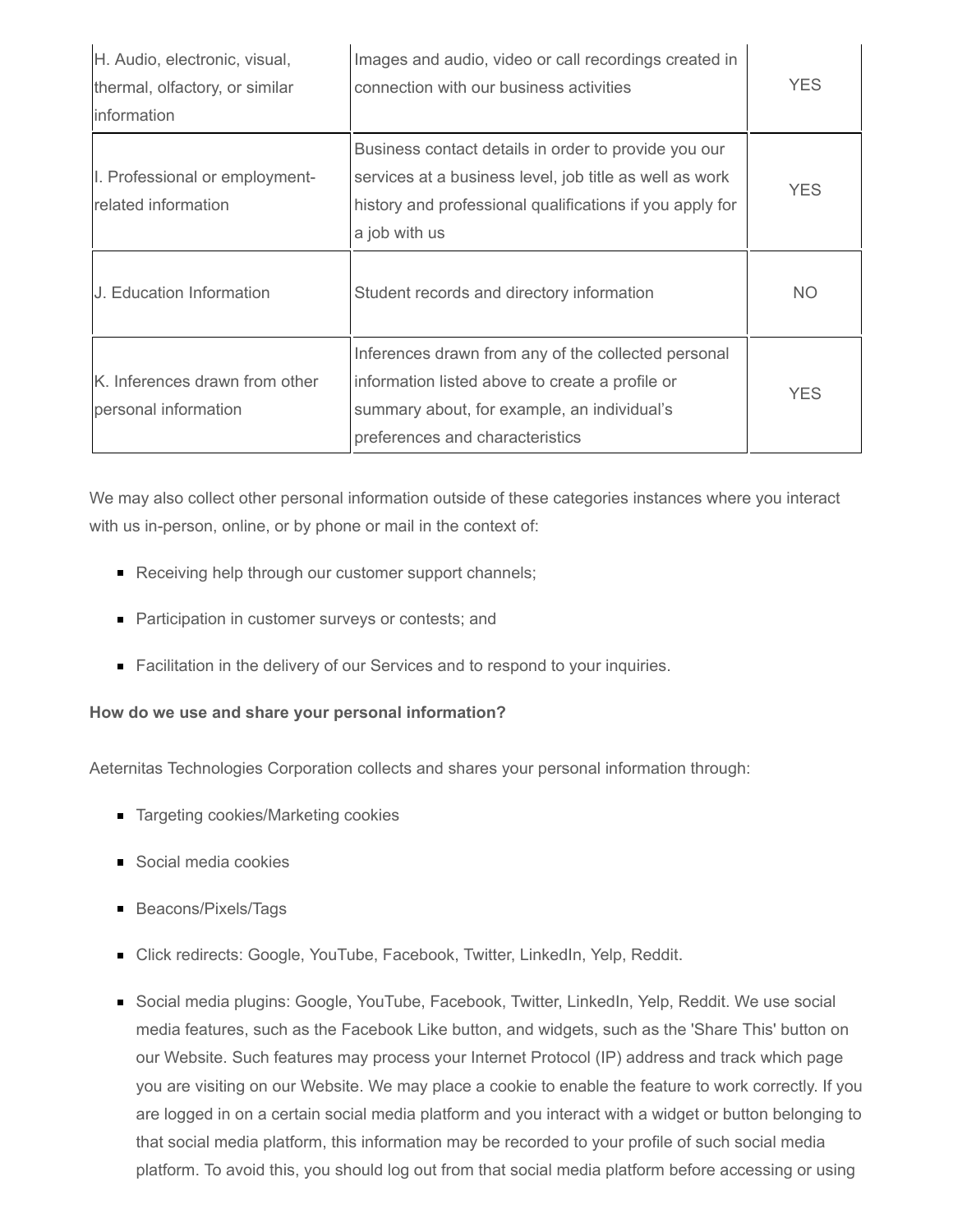the Website. Social media features and widgets may be hosted by a third party or hosted directly on our Website. Your interactions with these features are governed by the privacy notices of the companies that provide them. By clicking on one of these buttons, you agree to the use of this plugin and consequently the transfer of personal information to the corresponding social media service. We have no control over the essence and extent of these transmitted data as well as their additional processing.

More information about our data collection and sharing practices can be found in this privacy notice.

You may contact us by email at contact@aeternitas.com, by calling toll-free at 8443307040, by visiting [http://www.aeternitas.com,](http://www.aeternitas.com/) or by referring to the contact details at the bottom of this document.

If you are using an authorized agent to exercise your right to opt-out we may deny a request if the authorized agent does not submit proof that they have been validly authorized to act on your behalf.

#### **Will your information be shared with anyone else?**

We may disclose your personal information with our service providers pursuant to a written contract between us and each service provider. Each service provider is a for-profit entity that processes the information on our behalf.

The current list of our service providers can be found in below.

We may use your personal information for our own business purposes, such as for undertaking internal research for technological development and demonstration. This is not considered to be "selling" of your personal data.

Aeternitas Technologies Corporation has disclosed the following categories of personal information to third parties for a business or commercial purpose in the preceding twelve (12) months:

- Category A. Identifiers, such as contact details, like your real name, alias, postal address, telephone or mobile contact number, unique personal identifier, online identifier, Internet Protocol address, email address and account name.
- Category B. Personal information, as defined in the California Customer Records law, such as your name, contact information, education, employment, employment history and financial information.
- Category C. Characteristics of protected classifications under California or federal law, such as gender or date of birth.
- Category D. Commercial information, such as transaction information, purchase history, financial details and payment information.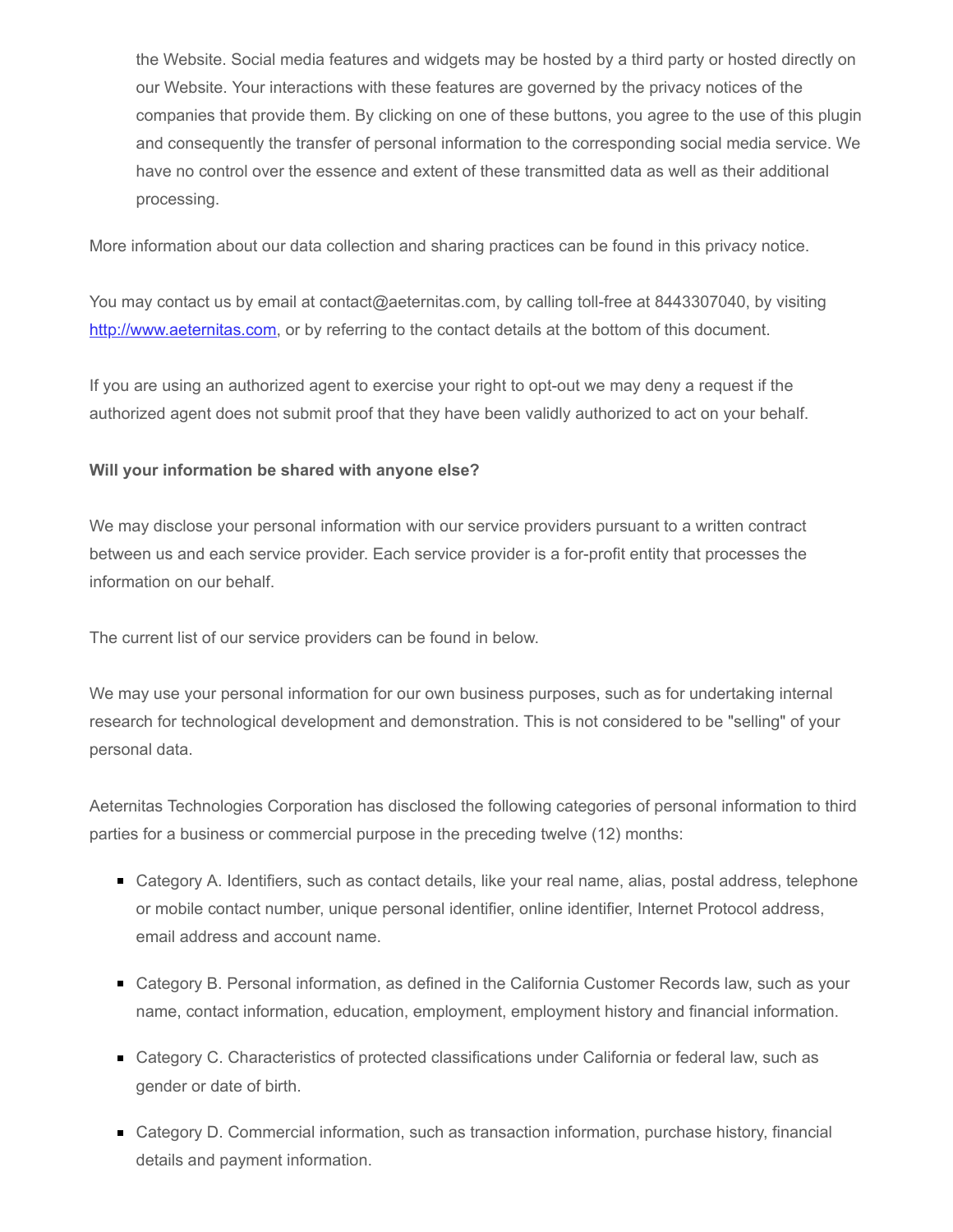- Category E. Biometric information, such as fingerprints and voiceprints.
- Category F. Internet or other electronic network activity information, such as browsing history, search history, online behavior, interest data, and interactions with our and other websites, applications, systems and advertisements.
- Category G. Geolocation data, such as device location.
- Category H. Audio, electronic, visual and similar information, such as images and audio, video or call recordings created in connection with our business activities.
- Category I. Professional or employment-related information, such as business contact details in order to provide you our services at a business level, job title as well as work history and professional qualifications if you apply for a job with us.

The categories of third parties to whom we disclosed personal information for a business or commercial purpose can be found under "[WHO WILL YOUR INFORMATION BE SHARED WITH?"](#page-5-0).

#### **Your rights with respect to your personal data**

#### Right to request deletion of the data - Request to delete

You can ask for the deletion of your personal information. If you ask us to delete your personal information, we will respect your request and delete your personal information, subject to certain exceptions provided by law, such as (but not limited to) the exercise by another consumer of his or her right to free speech, our compliance requirements resulting from a legal obligation or any processing that may be required to protect against illegal activities.

#### Right to be informed - Request to know

Depending on the circumstances, you have a right to know:

- whether we collect and use your personal information;
- the categories of personal information that we collect;
- the purposes for which the collected personal information is used;
- whether we sell your personal information to third parties;
- the categories of personal information that we sold or disclosed for a business purpose;
- the categories of third parties to whom the personal information was sold or disclosed for a business purpose; and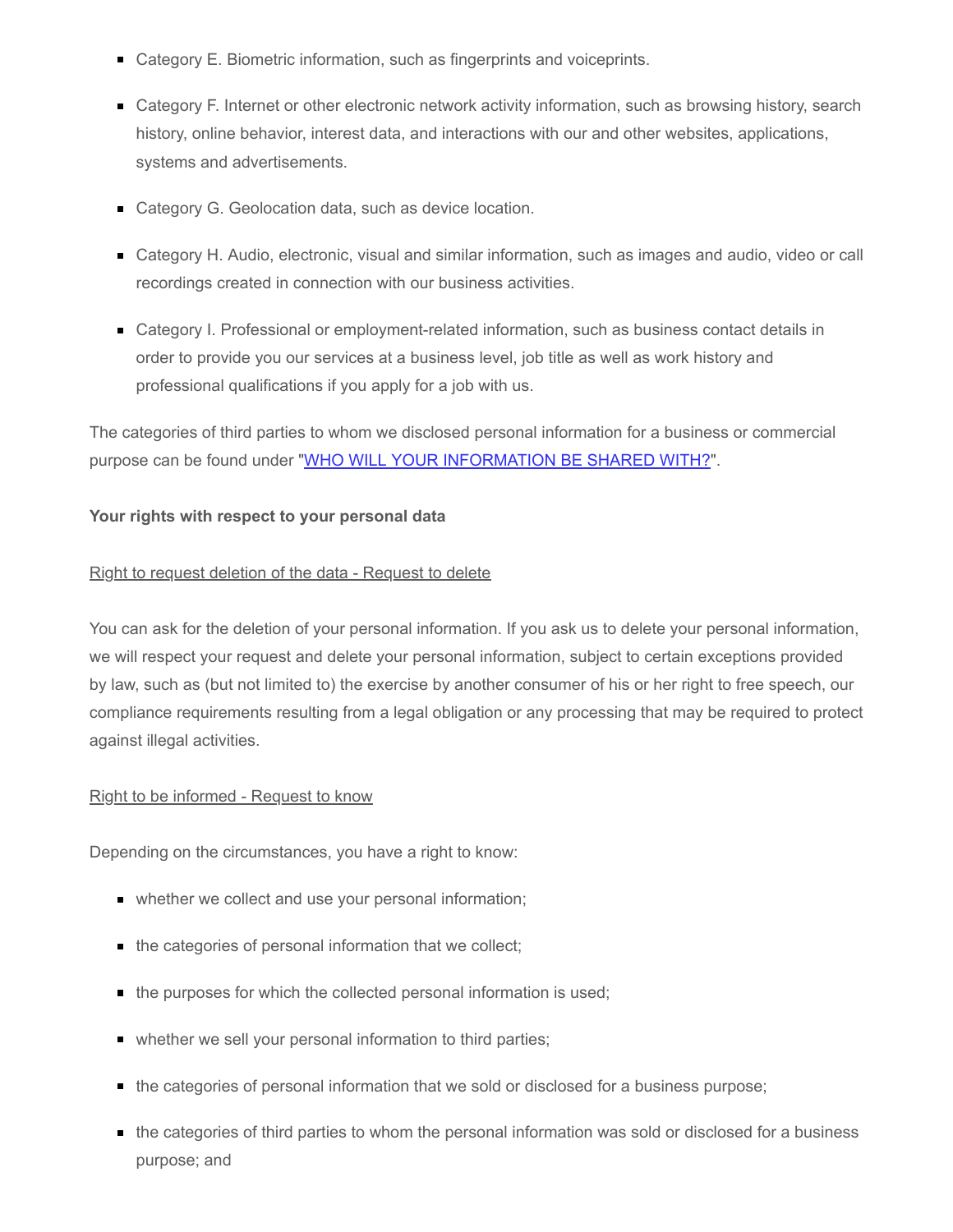the business or commercial purpose for collecting or selling personal information.

In accordance with applicable law, we are not obligated to provide or delete consumer information that is de-identified in response to a consumer request or to re-identify individual data to verify a consumer request.

#### Right to Non-Discrimination for the Exercise of a Consumer's Privacy Rights

We will not discriminate against you if you exercise your privacy rights.

#### Verification process

Upon receiving your request, we will need to verify your identity to determine you are the same person about whom we have the information in our system. These verification efforts require us to ask you to provide information so that we can match it with information you have previously provided us. For instance, depending on the type of request you submit, we may ask you to provide certain information so that we can match the information you provide with the information we already have on file, or we may contact you through a communication method (e.g. phone or email) that you have previously provided to us. We may also use other verification methods as the circumstances dictate.

We will only use personal information provided in your request to verify your identity or authority to make the request. To the extent possible, we will avoid requesting additional information from you for the purposes of verification. If, however, we cannot verify your identity from the information already maintained by us, we may request that you provide additional information for the purposes of verifying your identity, and for security or fraud-prevention purposes. We will delete such additionally provided information as soon as we finish verifying you.

#### **Other privacy rights**

- you may object to the processing of your personal data
- you may request correction of your personal data if it is incorrect or no longer relevant, or ask to restrict the processing of the data
- **vice 3** you can designate an authorized agent to make a request under the CCPA on your behalf. We may deny a request from an authorized agent that does not submit proof that they have been validly authorized to act on your behalf in accordance with the CCPA.
- you may request to opt-out from future selling of your personal information to third parties. Upon receiving a request to opt-out, we will act upon the request as soon as feasibly possible, but no later than 15 days from the date of the request submission.